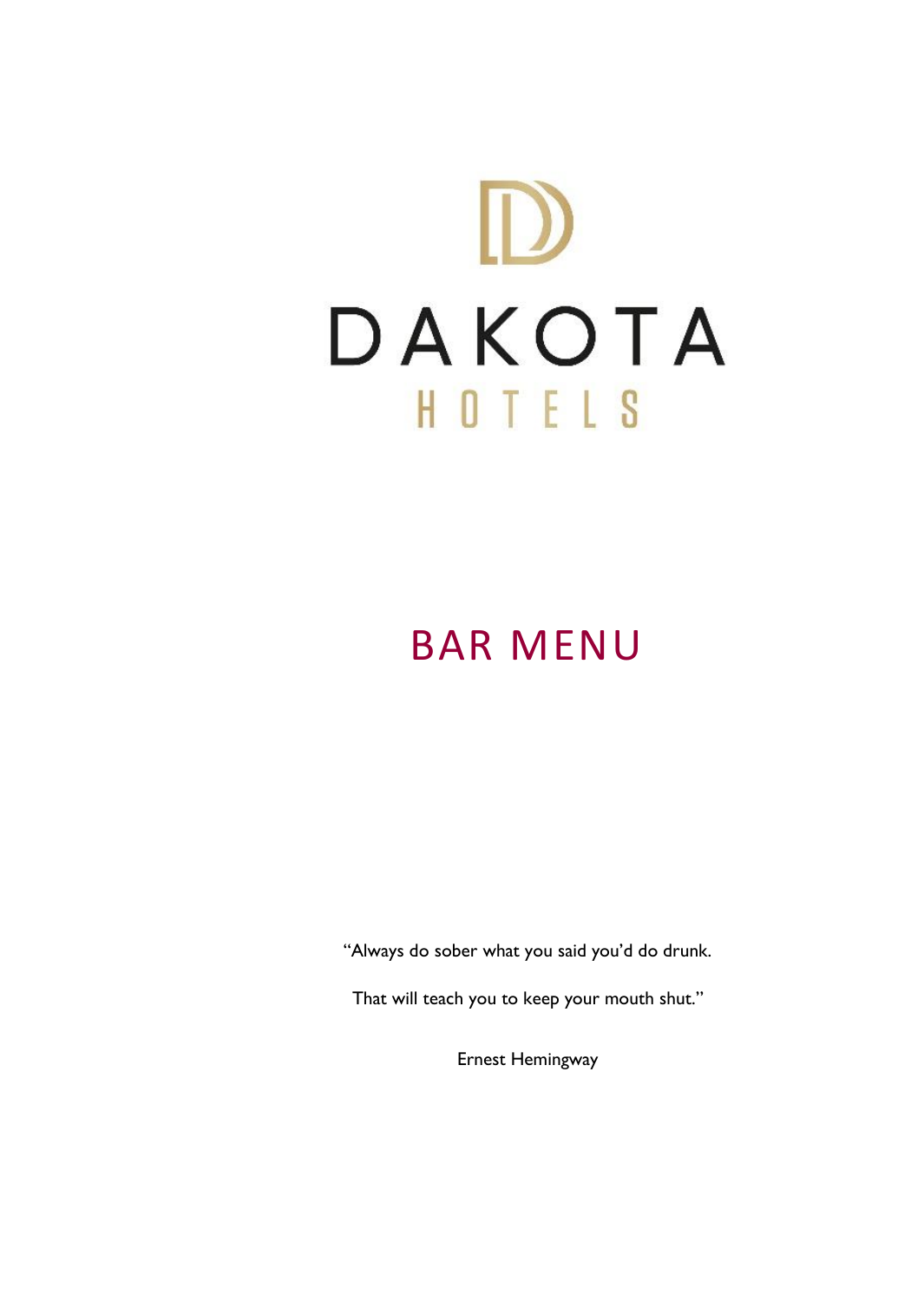### B A R F O O D

### SNACKS & SIDES

### BOWLS & SMALL PLATES

| with Spring Onion, Ginger, Soy & Sesame                     |  |
|-------------------------------------------------------------|--|
|                                                             |  |
| with Heritage Beetroots & Walnuts                           |  |
|                                                             |  |
| with Herb Hollandaise                                       |  |
|                                                             |  |
| with Hot Cocktail Sauce                                     |  |
| ILKLEY BRATWURST HOT DOG £11                                |  |
| with Ciabatta, Mustard, Ketchup, Pickle & Caramelised Onion |  |
|                                                             |  |
| with Romaine Lettuce, Anchovies, Parmesan & Croutons        |  |
|                                                             |  |
| with Peppercorn Sauce, served Pink or Well Done             |  |
|                                                             |  |
| with Kochumba, Raita & Mango Chutney                        |  |
|                                                             |  |

*If you have an allergy or dietary requirement, please keep us informed. A discretionary service charge of 10% will be added to your bill & will be given to our Food & Beverage team. Thank you.*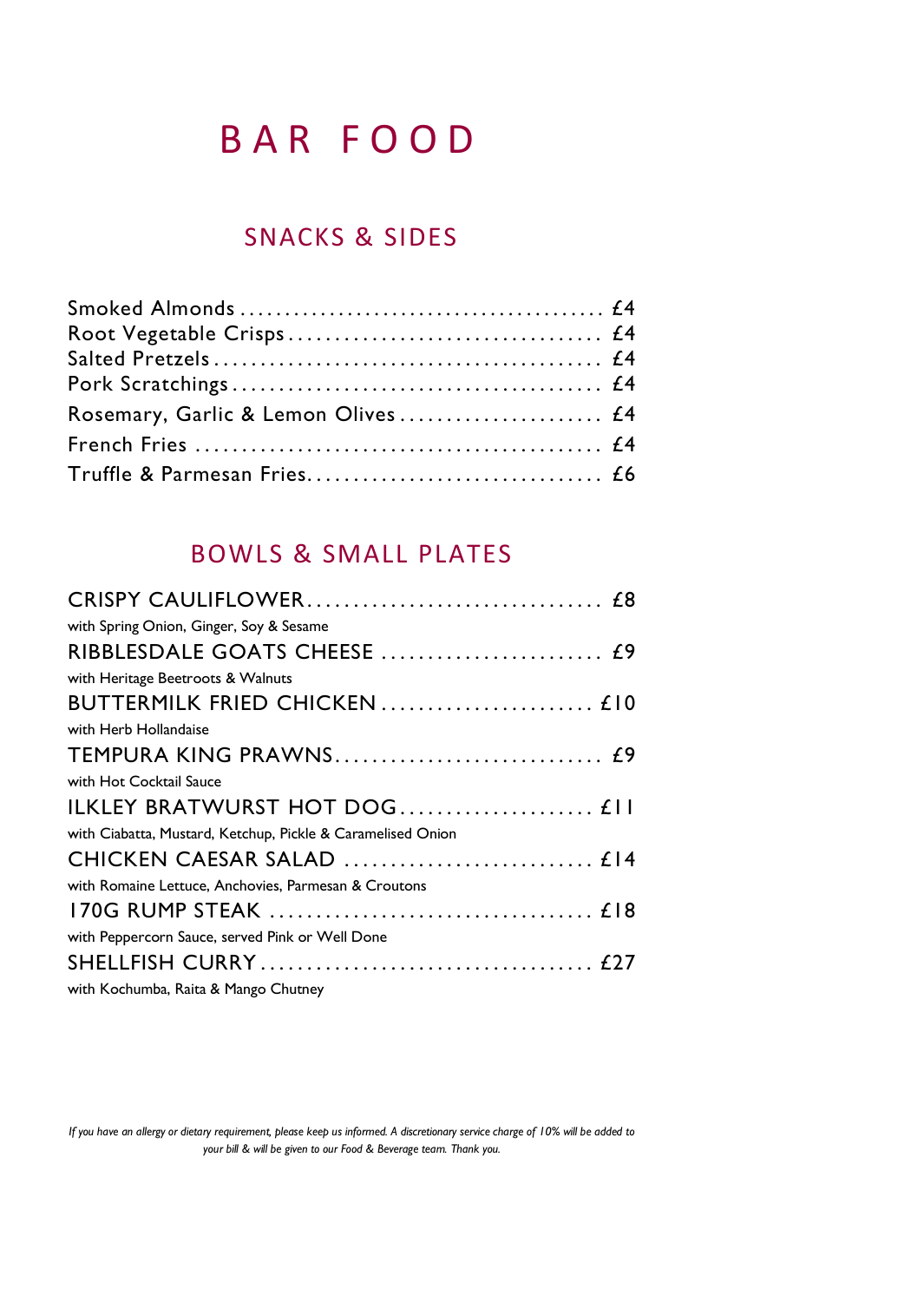### C O N T E M P O R A R Y

#### PEACHES & CREAM

Peach Schnapps, Falernum, Peach Puree, Aromatic & Vanilla Ice Cream £11

#### TIGER'S MILK

Pisco, Cactus Liqueur, Grapefruit Juice, Citrus, Agave Syrup & Chilli £12

#### PEAR PRESSURE

Metaxa, Pear Liqueur, Bumbu Rum, Lemon Juice & Mediterranean Tonic £12

### LADY MARMALADE

Almond Grappa, Clementine Liqueur, Mozart White, Chocolate Syrup, Marmalade & Chocolate Bitters £12

#### FORAGER'S SOUR

Ketel One Citroen, Malbec, Berry Shrub, Cranberry, Raspberries, Cherry Bitters & Foamer £12

#### WAY DOWN IN KOKOMO

Pineapple Leaf Rum, Melon & Lime Cordial, Lychee Liqueur, Pineapple, Ginger Bitters £11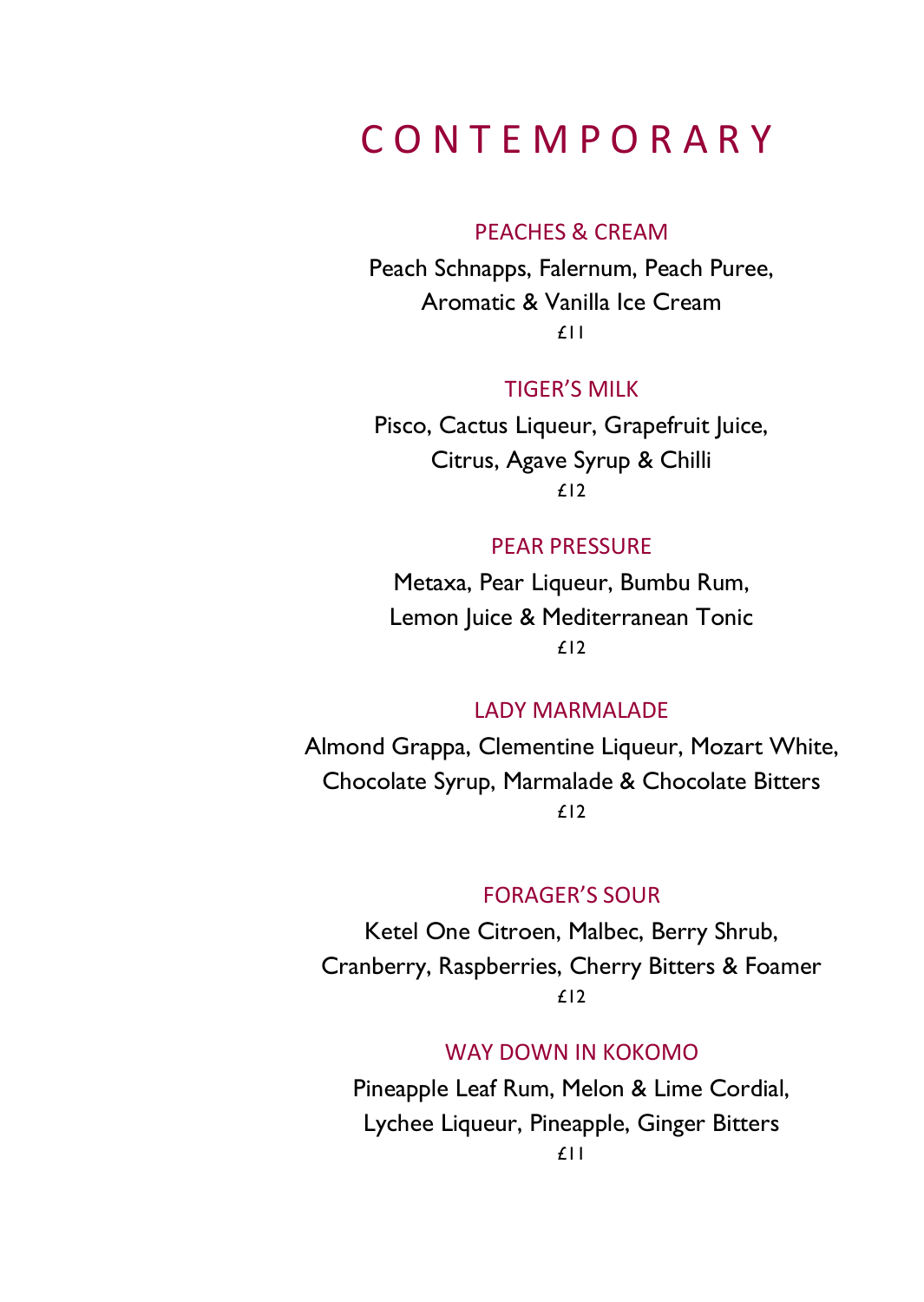### C O N T E M P O R A R Y

#### MEDITERRANEAN SPRITZ

Chase Pink Grapefruit Gin, Benedictine, Aperol & Cocchi Rosa £12

### CORNER IN PARADISE

Paradise Gin, Muyu Chinotto Nero, Grapefruit Vermouth & Campari £11

### ONE SIP WONDER

Something Short, Changed Regularly, Ask Our Team For More Information  $\overline{\mathbf{f}}$ 

### DESNUDO Y BORRACHO

Guava Tequila, Yellow Chartreuse, Strawberry Cocchi & Lemon Juice £12

#### ORCHARD FIZZ

Calvados, Fennel & Raspberry Jam, Champagne Acid & Prosecco £13

#### ALPINE SPRING

Blueberry Genever, Genepi Liqueur, Huckaback Syrup & Champagne Acid £12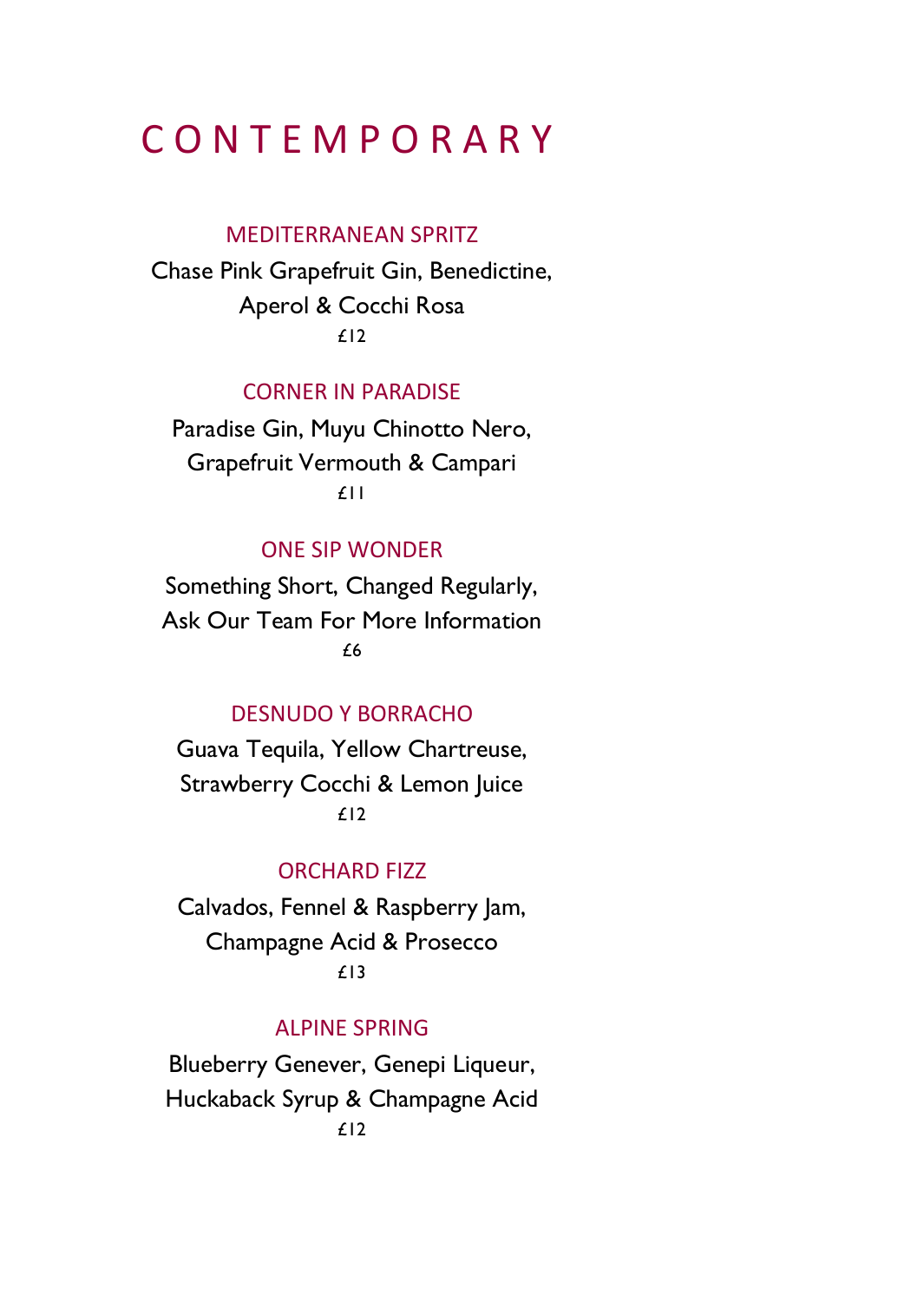### C L A S S I C

#### OLD FASHIONED

Woodford Reserve, Sugar Syrup & Angostura Bitters £12

#### AVIATION

Tanqueray Gin, Crème de Violette, Maraschino Liqueur & Lemon Juice £11

#### AMARETTO SOUR

Disaronno, Lemon Juice, Sugar Syrup & Better Bitters  $f12$ 

### GODFATHER

Disaronno & Johnny Walker Black Label £12

#### DAIQUIRI

Bacardi Blanco, Lime Juice & Sugar £11

#### MAI TAI

Bacardi Blanco, Sailor Jerrys, Lime Juice, Cointreau & Orgeat Syrup £11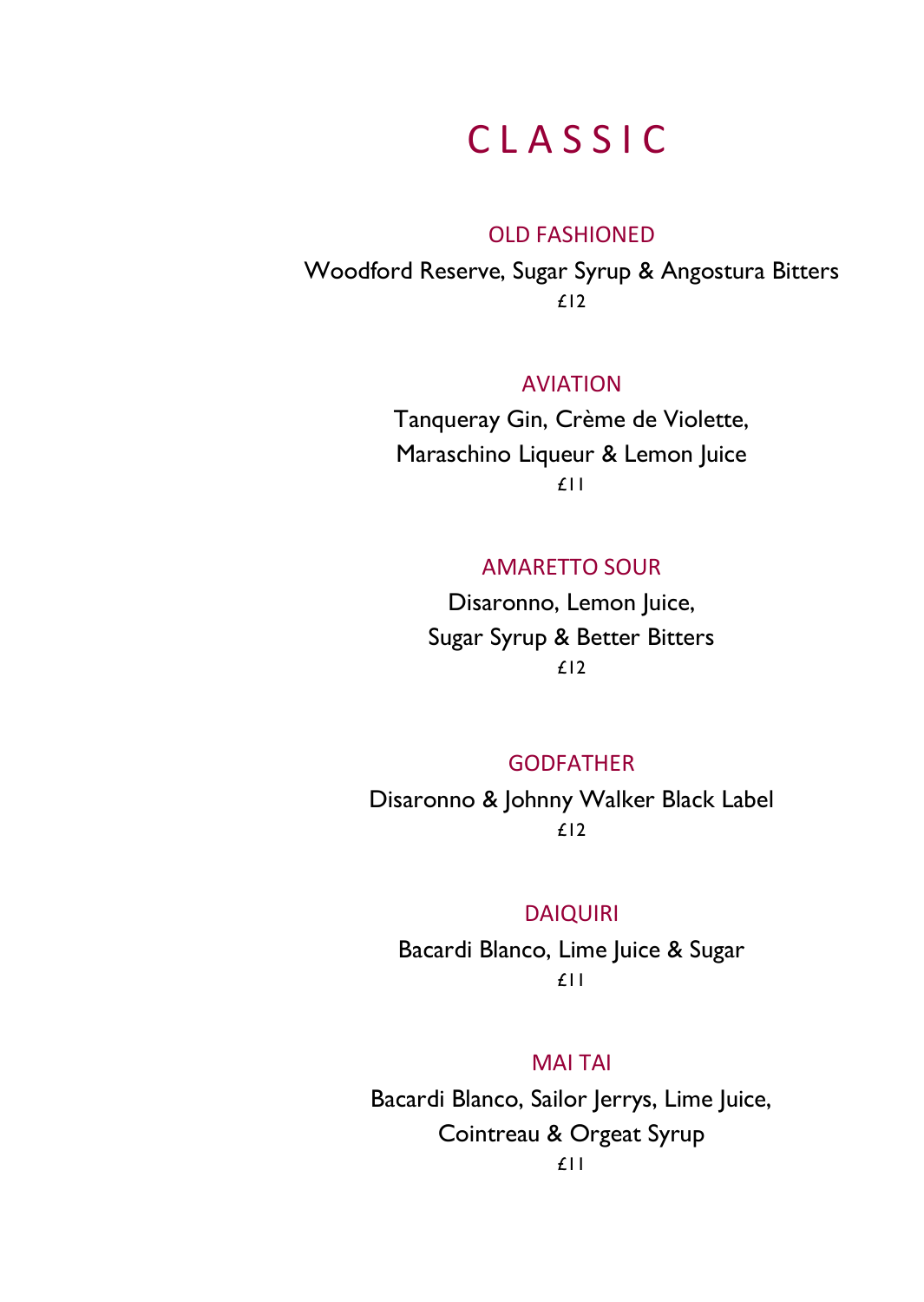### C L A S S I C

### LONG ISLAND ICE TEA

Ketel One, Tanqueray, Bacardi, Cazcabel Blanco, Cointreau, Lemon Juice, Sugar Syrup & Coke £13

### FRENCH 75

Tanqueray Gin, Lemon Juice, Sugar Syrup & Prosecco £13

### **MOJITO**

Bacardi Blanco, Lime Juice, Sugar Syrup Mint & Soda  $f12$ 

### **NEGRONI**

Tanqueray Gin, Campari & Antica Formula  $f12$ 

#### APEROL SPRITZ

Aperol, Prosecco & Soda £12

#### THE MARTINIS

Gin / Vodka / Espresso / Pornstar £13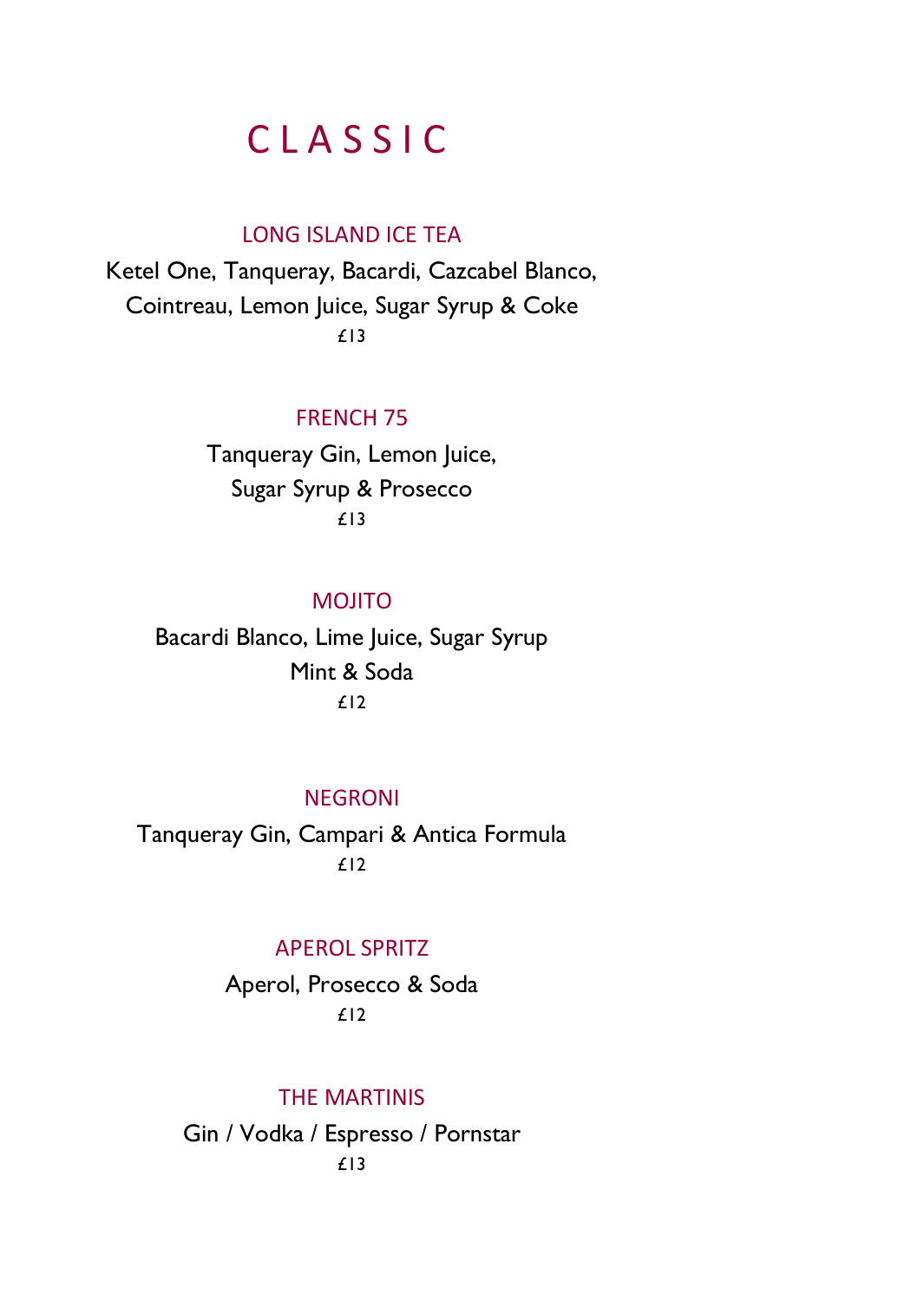# LOOKING FOR SOMETHING NON-A L C O H O L I C ?

PICNIC SMASH

Seedlip Garden, Cranberry Juice, Strawberry Jam £6

### ESPRESSO MARTINO

Seedlip Spice, Sugar Syrup, Cold Brew Coffee £6

#### SOUR BLOSSOM

Seedlip Grove, Cherry syrup, Lime Juice £6

#### NOGRONI

Seedlip Spice, Æcorn Bitter, Æcorn Aromatic £6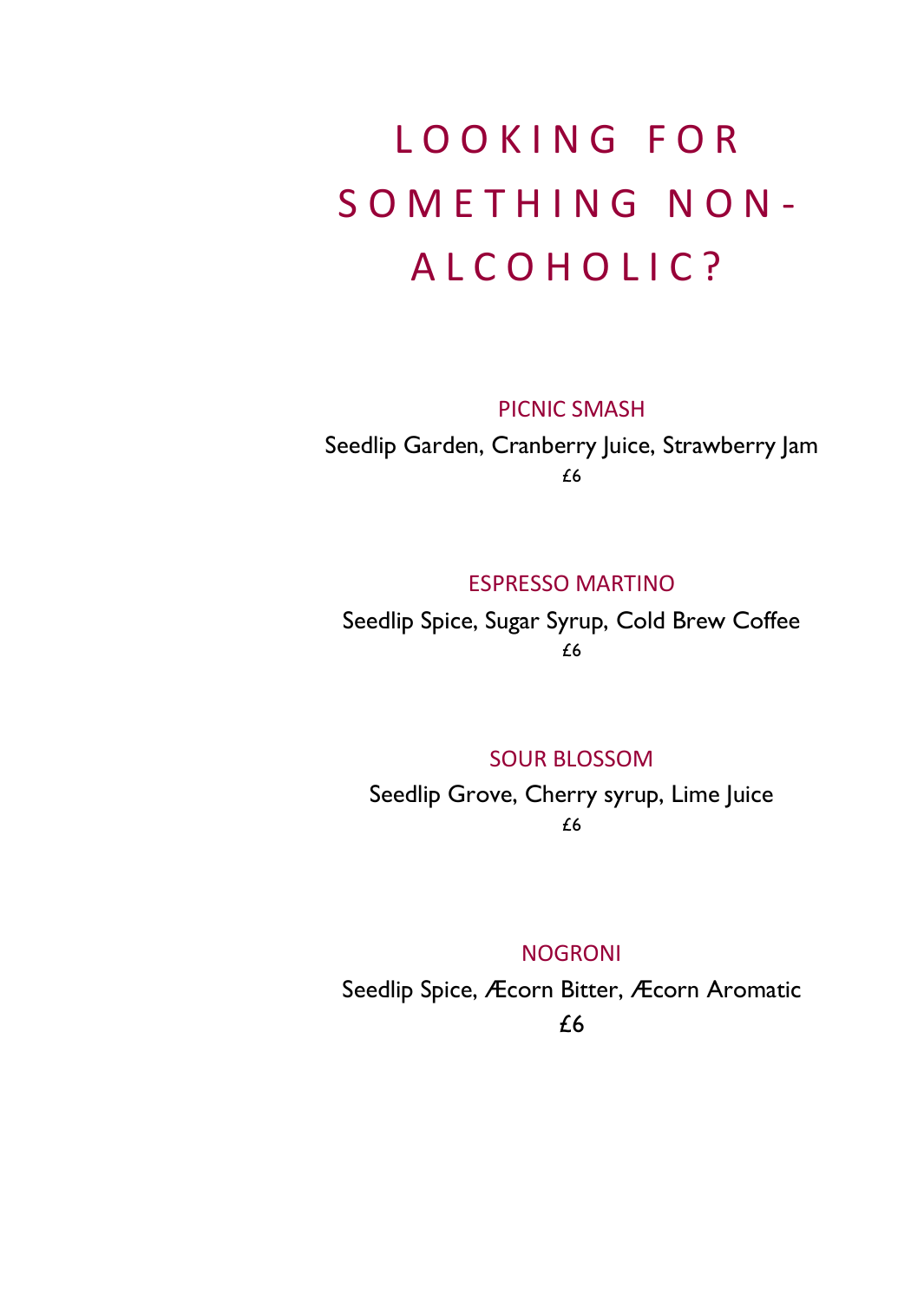### C H A M P A G N E

1 2 5 m/ B ot t le

| TAITTINGER BRUT NV  £14 / £78 / £130 (Magnum) |
|-----------------------------------------------|
|                                               |
|                                               |
|                                               |
|                                               |
|                                               |
|                                               |
| RUINART BLANC DE BLANC NV  £21 / £120         |
| VEUVE CLICQUOT YELLOW LABEL NV  £14 / £80     |
|                                               |
| LAURENT PERRIER CUVÉE ROSÉ NV  £19 / £110     |

### THE CROWN JEWELS

**B** ottle

Please note that some of our vintages may change.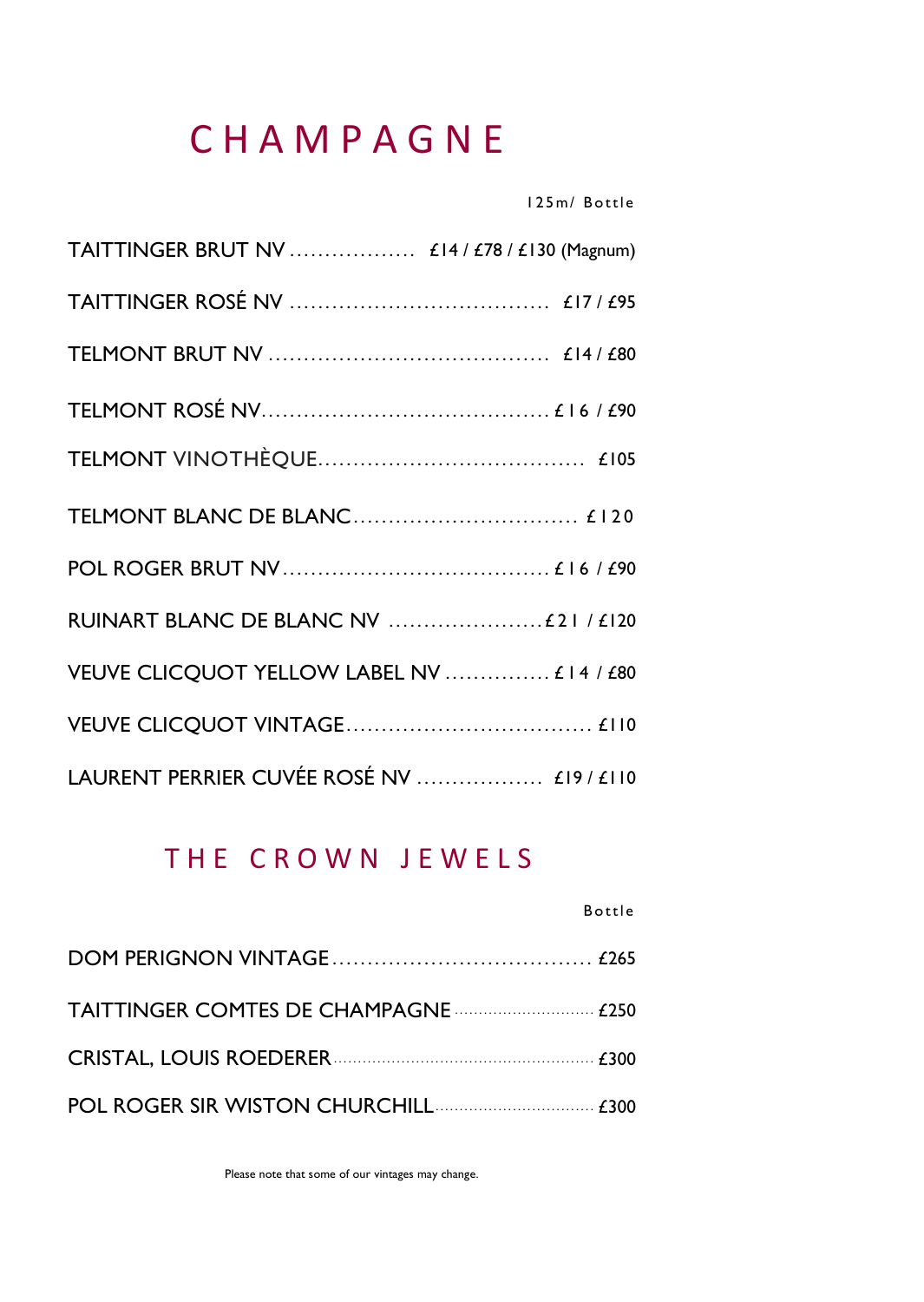### S P A R K L I N G W I N E

1 2 5 m/ B ot t le

HATTINGLY VALLEY BRUT NV, S.E. England.......................... £10/55

### WHITE WINE

1 7 5 ml / 3 7 5 m l / B ot t le

### I C O N S

| PULIGNY MONTRACHET, Dom. Giles Bouton, France '19 £18/110 |
|-----------------------------------------------------------|
|                                                           |

For Our Full Wine Selection Please Ask A Member Of Our Team, Thank You.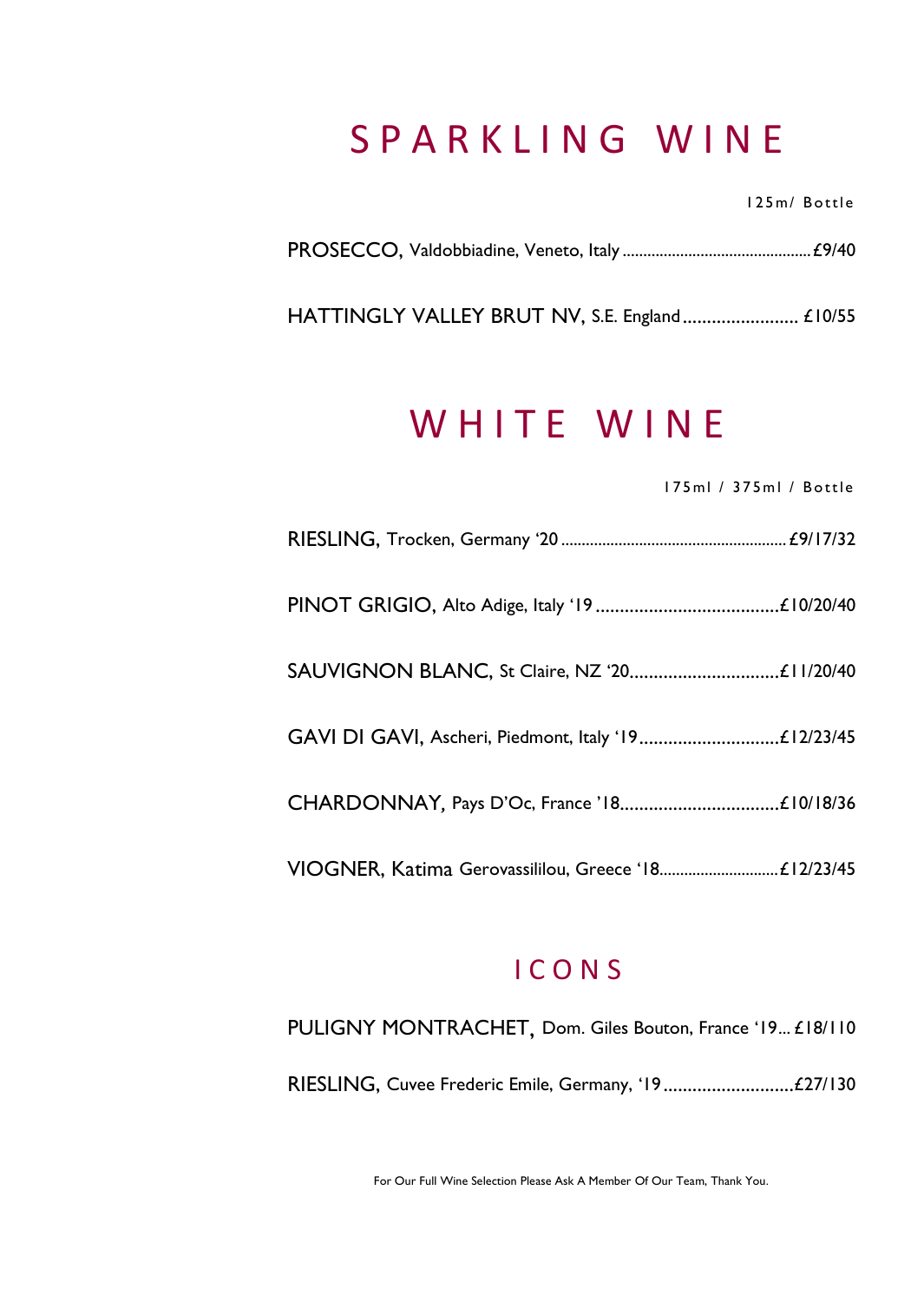### R E D W I N E

*1 7 5 m l / 3 7 5 m l / B o t t l e*

CABERNET SAUVIGNON, USA '16............................................... £12 / £23 / £45

For Our Full Wine Selection Please Ask A Member Of Our Team, Thank You. .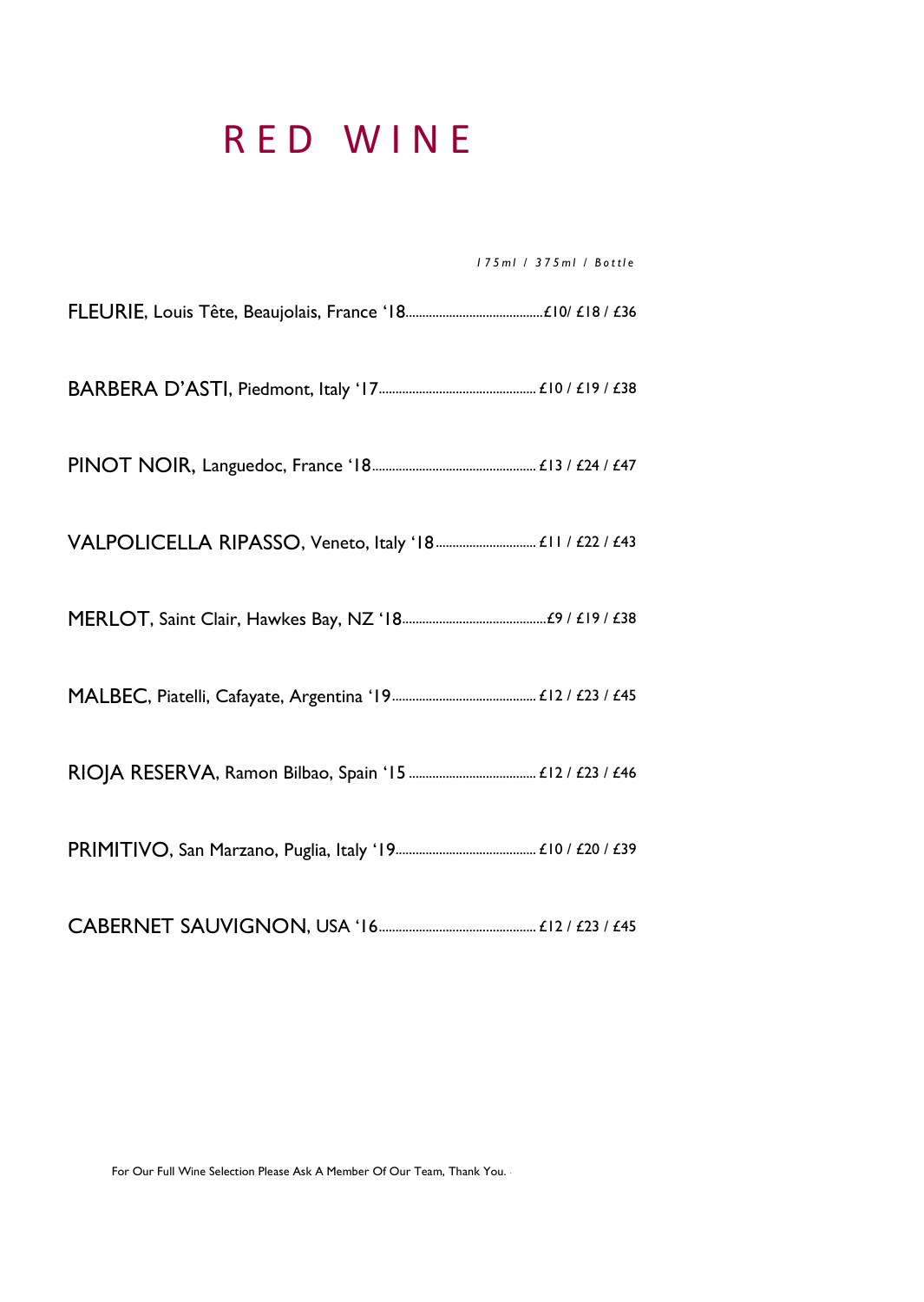# R O S É W I N E

1 7 5 ml / 3 7 5 m l / B ot t le

CHATEAU DE L'AUMERADE, Provence, France '19 ........................ £50

### S W E E T W I N E

1 2 5 ml / B ot t le

| SAUTERNES, Castelnau de Suduiraut, France '08 £12/£38 |  |
|-------------------------------------------------------|--|
| RECIOTO DELLA VALPOLICELLA, Bertani, Italy '15£15/45  |  |
|                                                       |  |

### P O R T

70 ml / Bottle

### **SHERRY**

7 0 m

|--|--|--|--|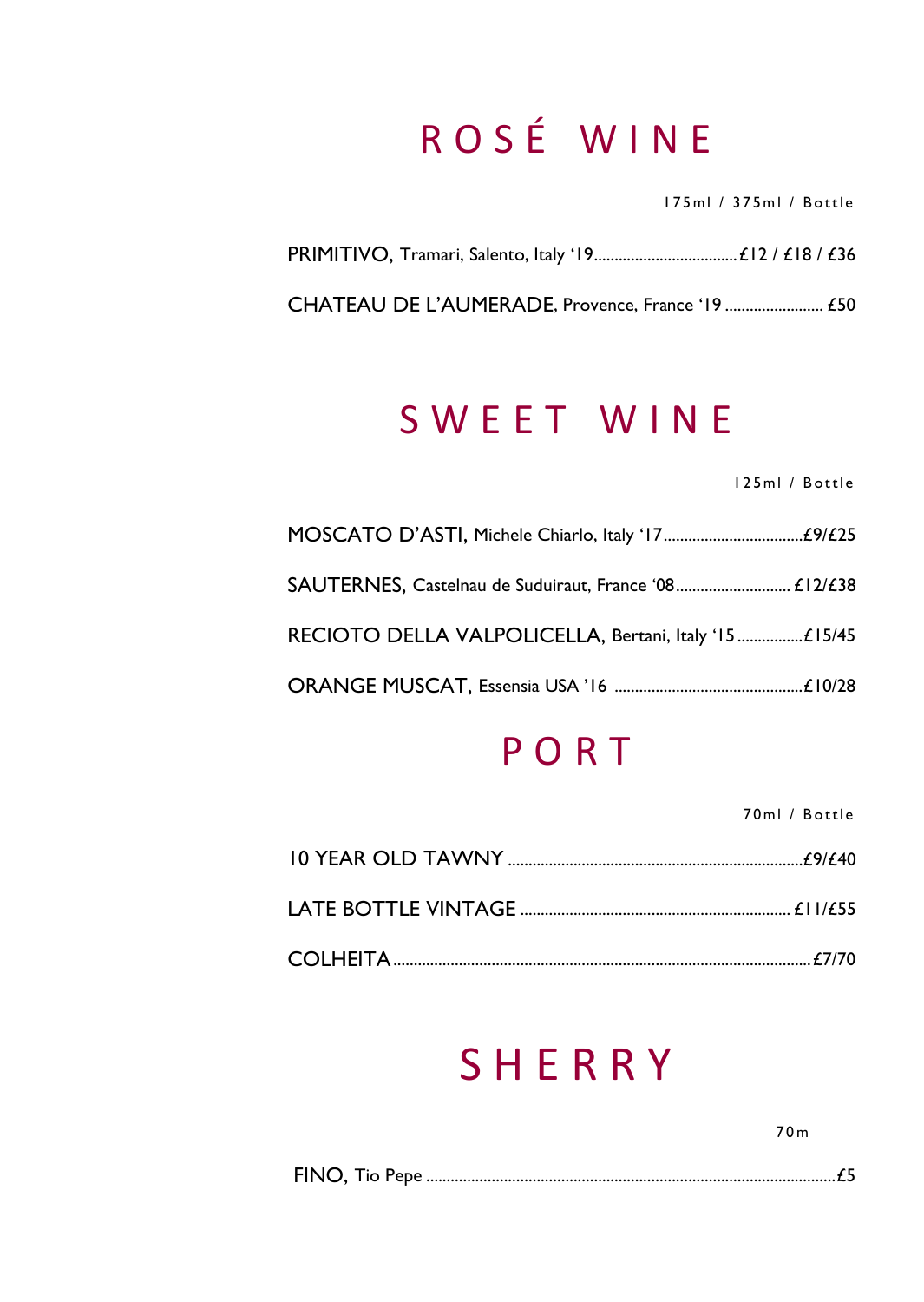# SINGLE MALT & GRAIN WHISKY

### LOWLAND

| 25ml |
|------|
|      |
|      |
|      |
|      |

### CAMPBELTOWN

### ISLAY

### ISLANDS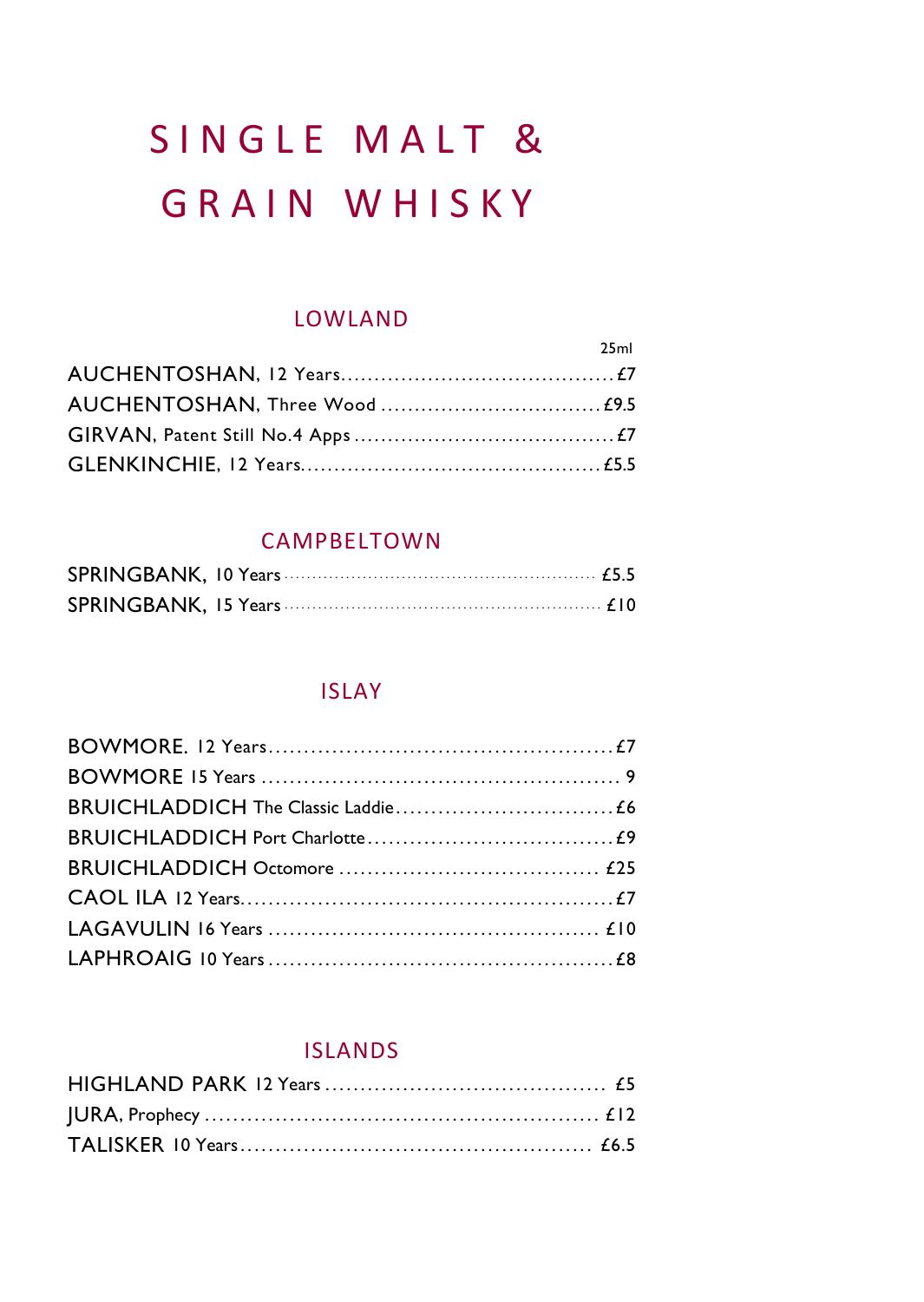### **SPEYSIDE**

 $25ml$ 

### **HIGHLAND**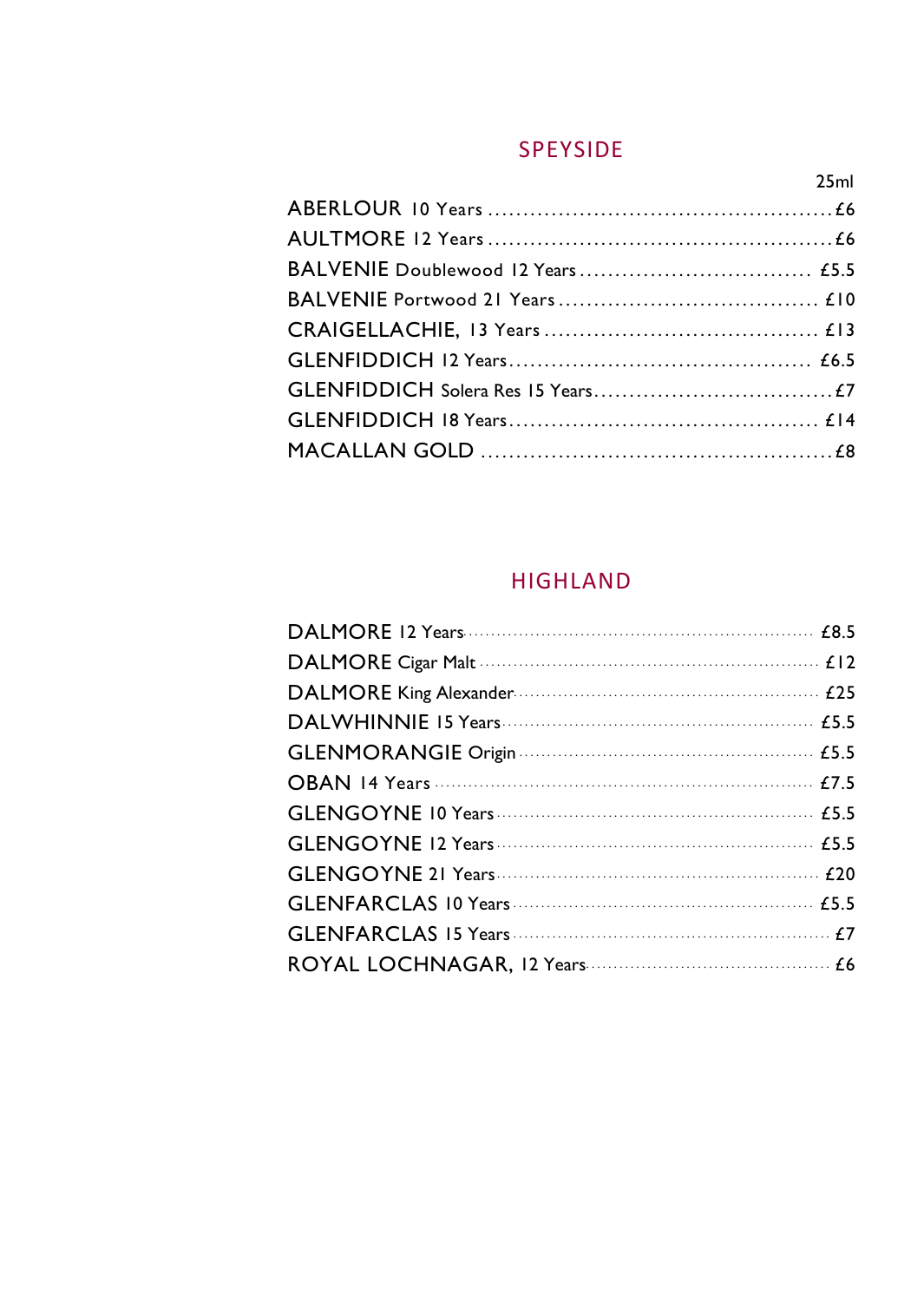### **BIFNDED**

| MONKEY SHOULDER <b>CONSUMING THE CONSUMING CONTROL</b> |
|--------------------------------------------------------|

### NORTH AMERICA

### **IRELAND**

| JAMESON 66 |  |
|------------|--|
|            |  |

### **JAPAN**

### ENGLAND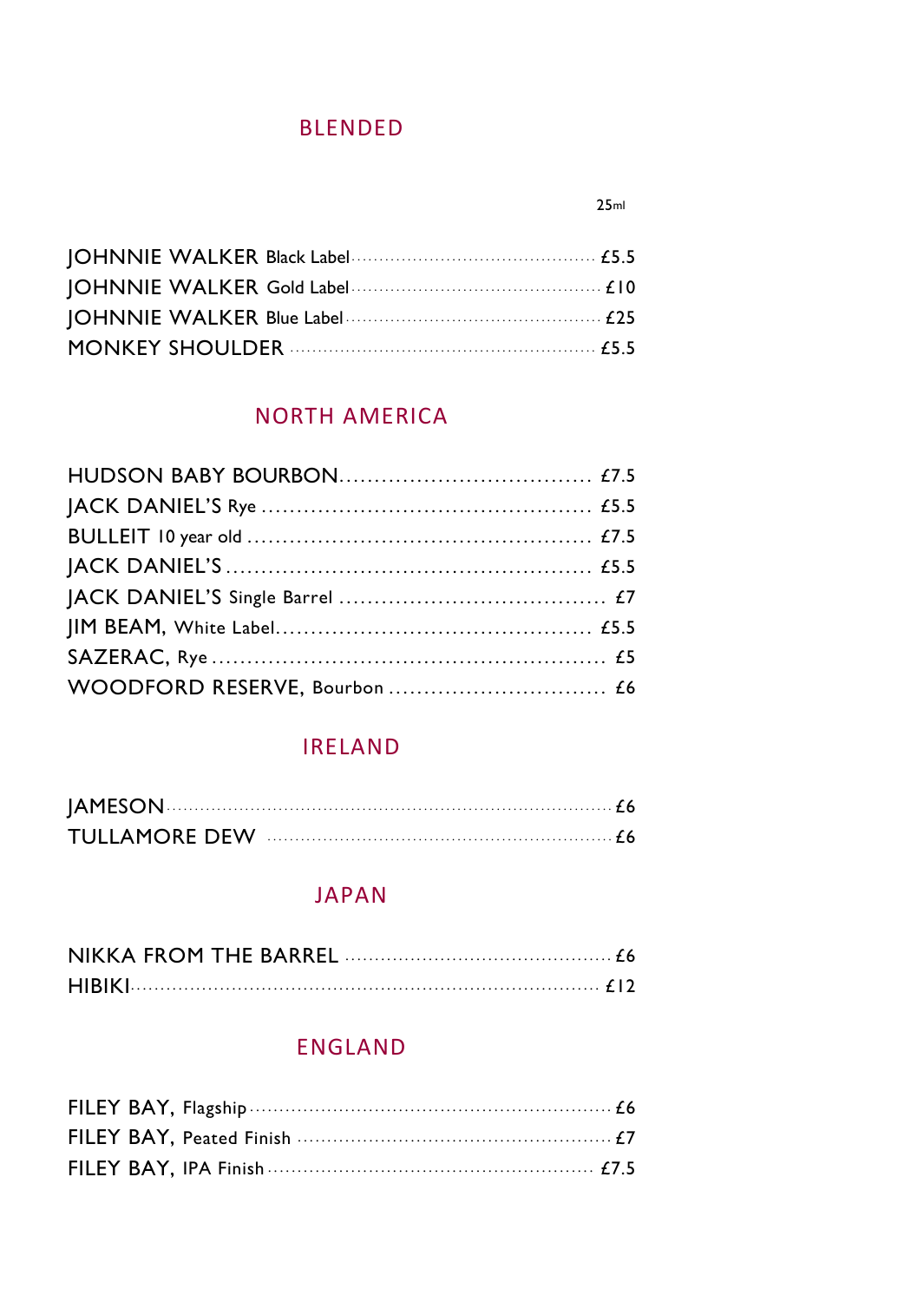### RUM & CACHAÇA

 $25ml$ 

 $25.1$ 

### **ABSINTHE & PASTIS**

| $\sim$ |
|--------|
|        |
|        |
|        |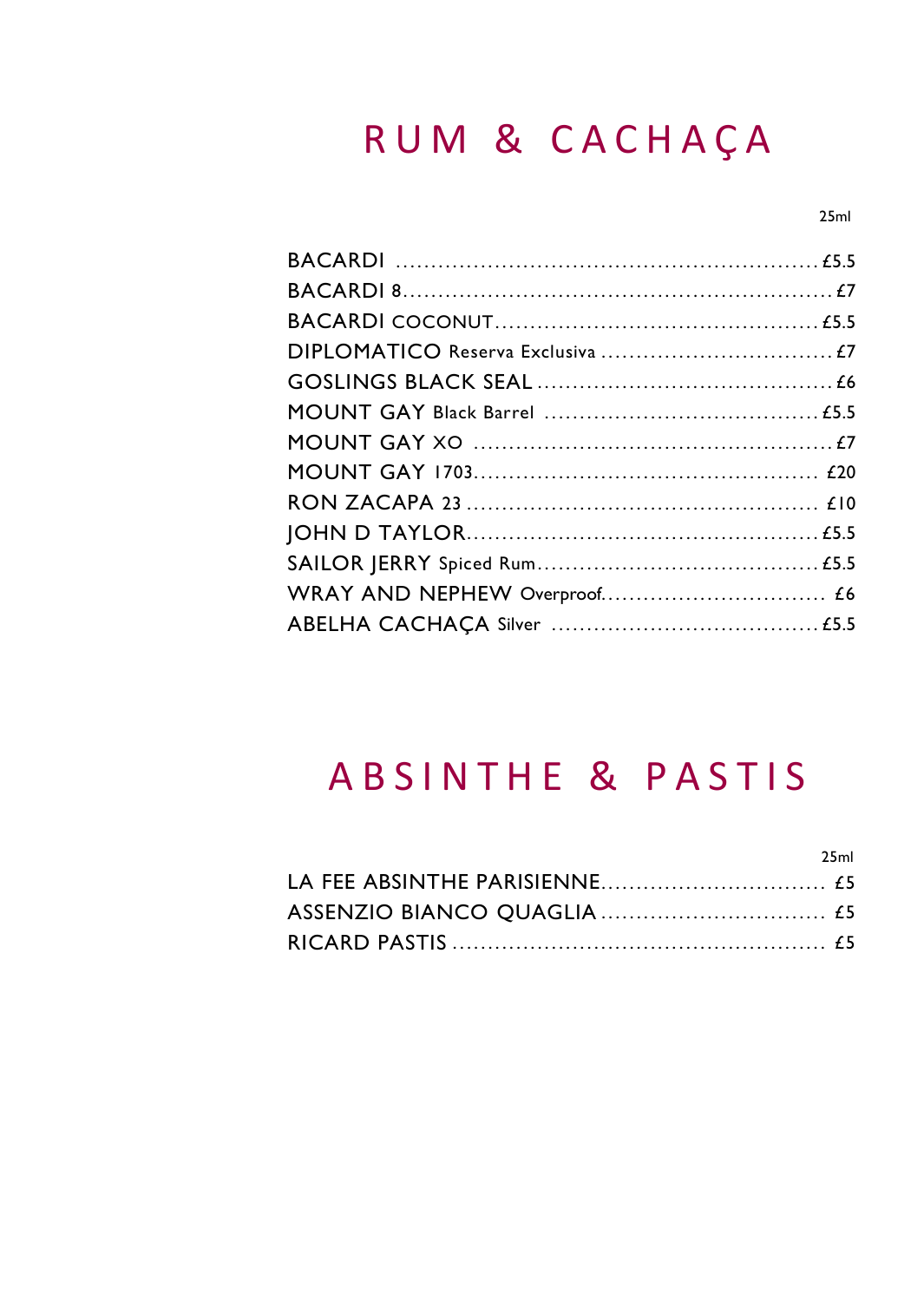### GIN & GENEVER

| SEEDLIP Garden or Spiced Alcohol-Free Gin  £3.5 |
|-------------------------------------------------|
|                                                 |
|                                                 |
|                                                 |
|                                                 |
|                                                 |
|                                                 |
|                                                 |
|                                                 |
|                                                 |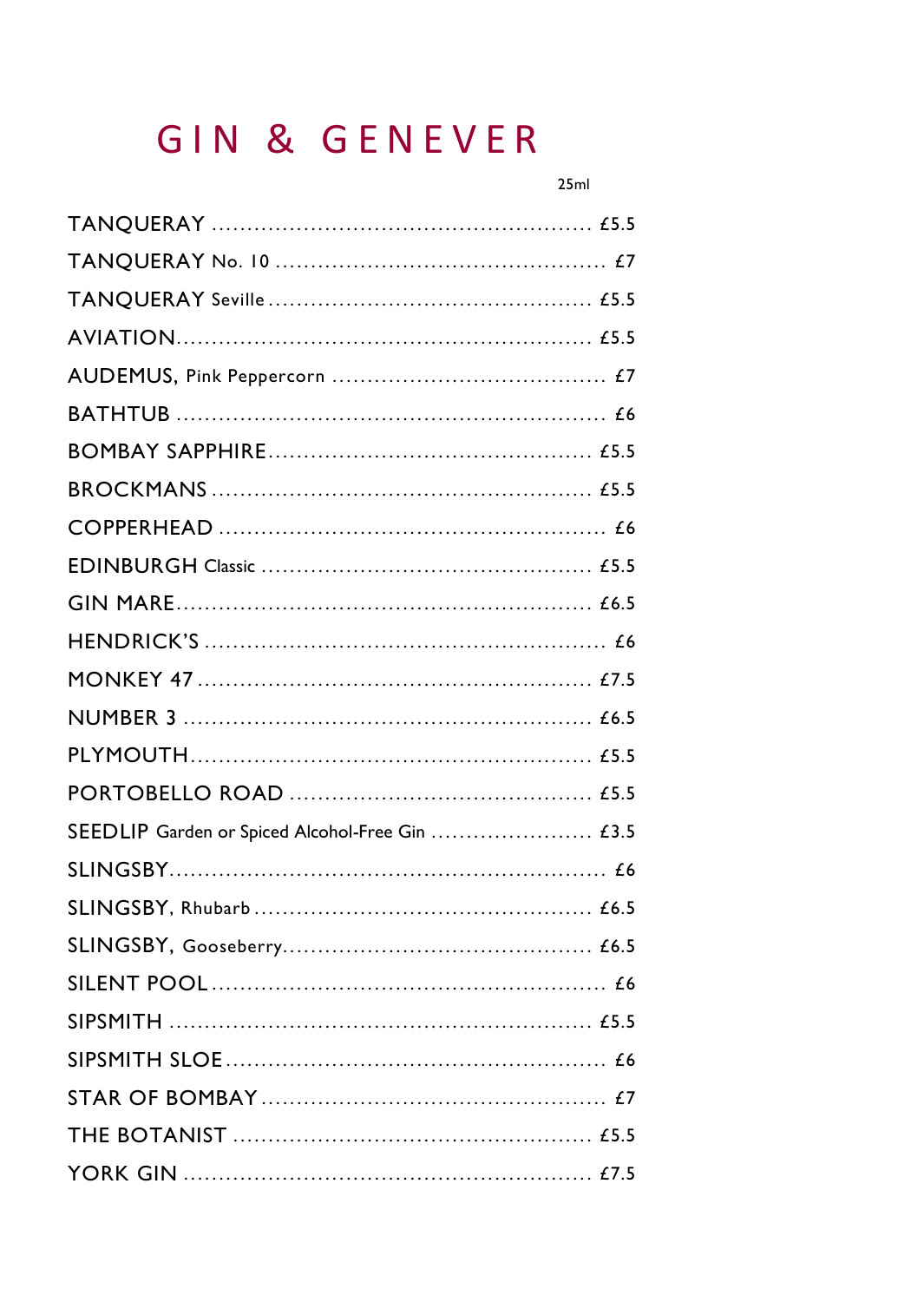### VODKA

#### $25ml$

# TEQUILA & MEZCAL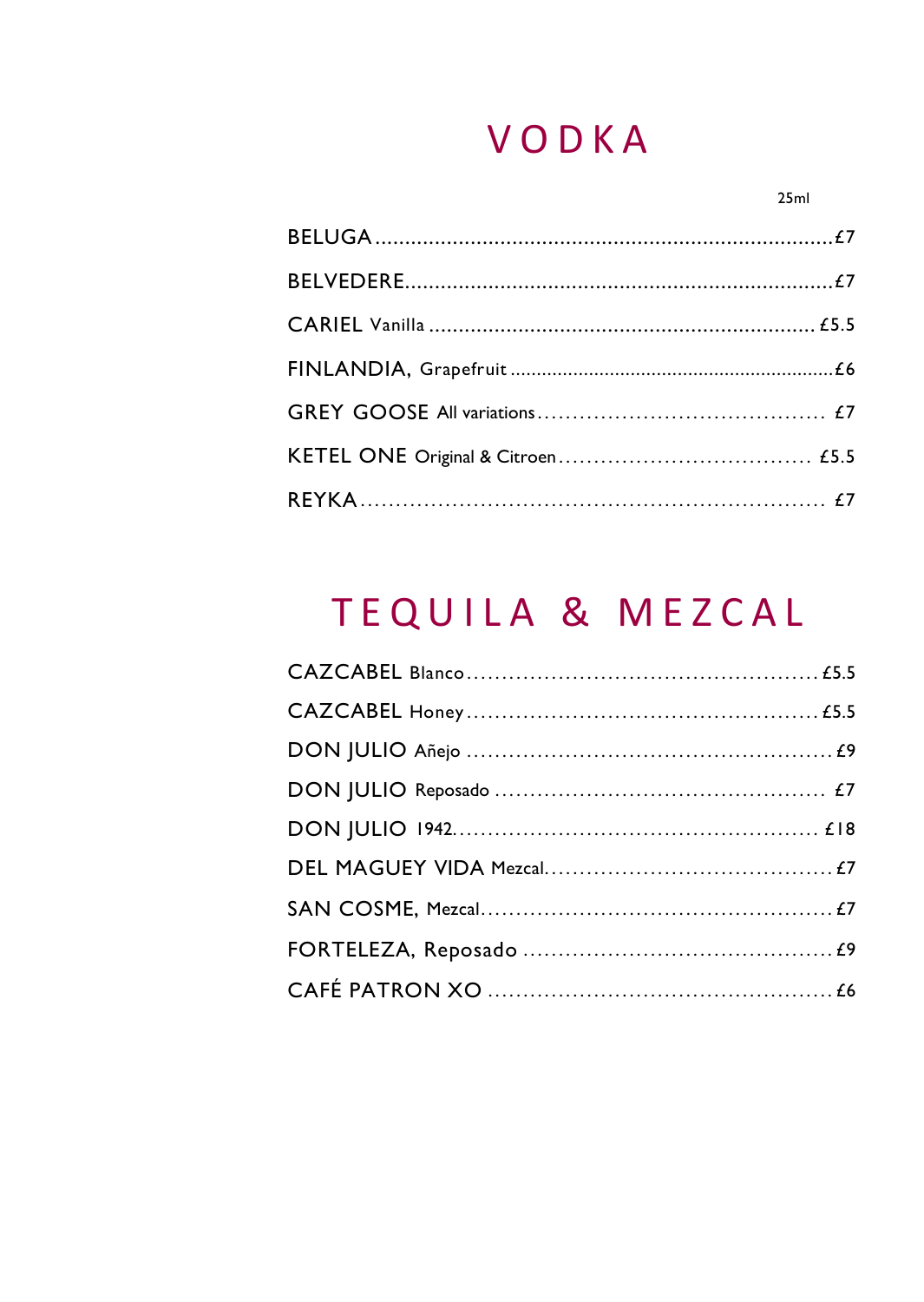# VERMOUTH, APERITIFS & AMARO

 $50<sub>m</sub>$ 

### **BRANDY & COGNAC**

#### $25ml$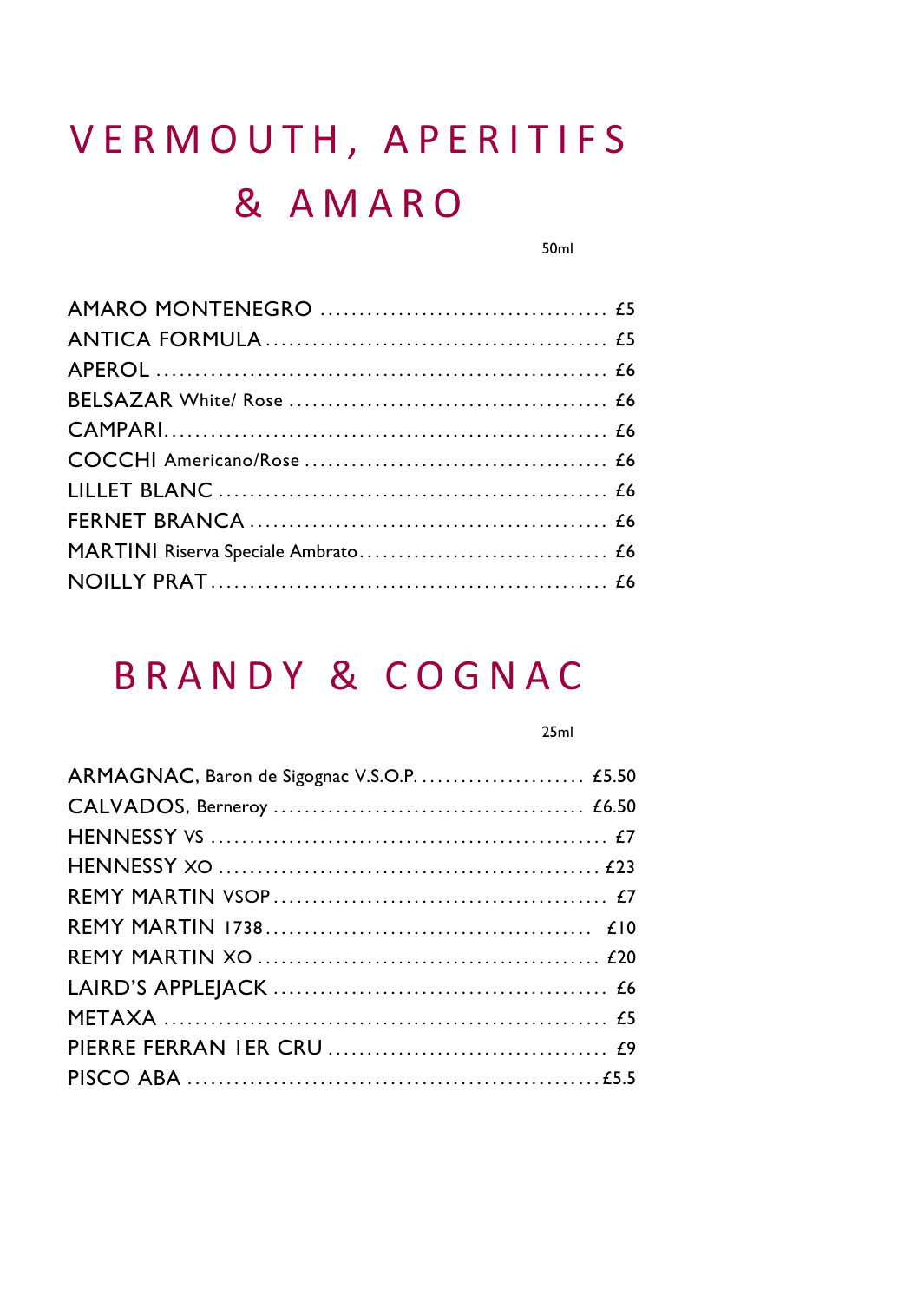### LOUIS XIII by Remy Martin

#### THINK A CENTURY AHEAD

Each decanter is the life achievement of generations of cellar masters.

Since its origins in 1874, each generation of cellar master selects from our cellars the oldest and most precious eaux-de-vie for LOUIS XIII.

Today, Cellar Master Baptiste Loiseau is setting aside our finest eauxde-vie, as a legacy to his successors for the coming century.

LOUIS XIII is a fragrance. The fragrance of time.

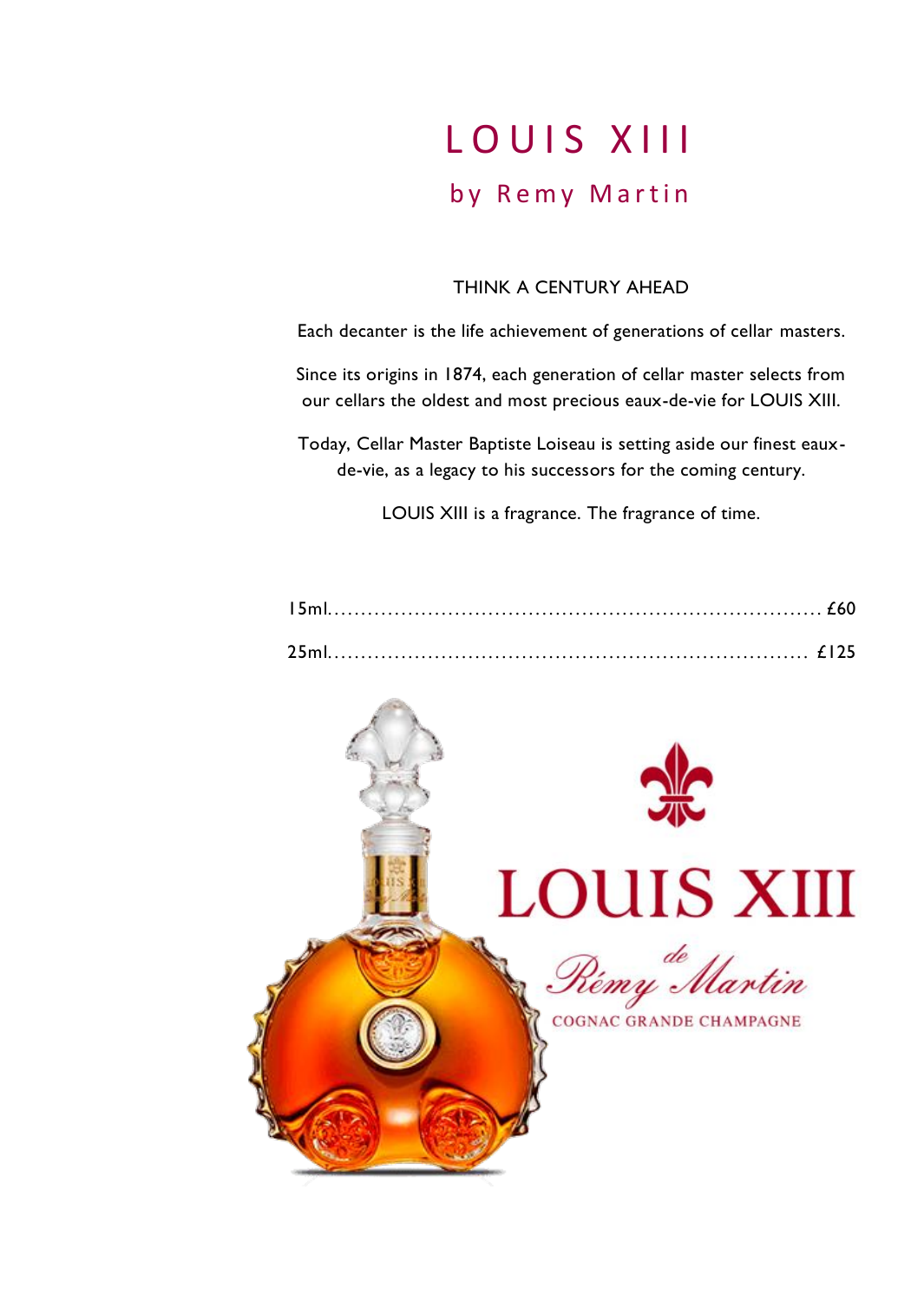# LIQUEURS

|                                | 25ml |
|--------------------------------|------|
|                                |      |
|                                |      |
|                                |      |
|                                |      |
|                                |      |
|                                |      |
|                                |      |
|                                |      |
|                                |      |
| GREEN & YELLOW CHARTREUSE £7.5 |      |
|                                |      |
|                                |      |
|                                |      |
|                                |      |
|                                |      |
|                                |      |
|                                |      |
|                                |      |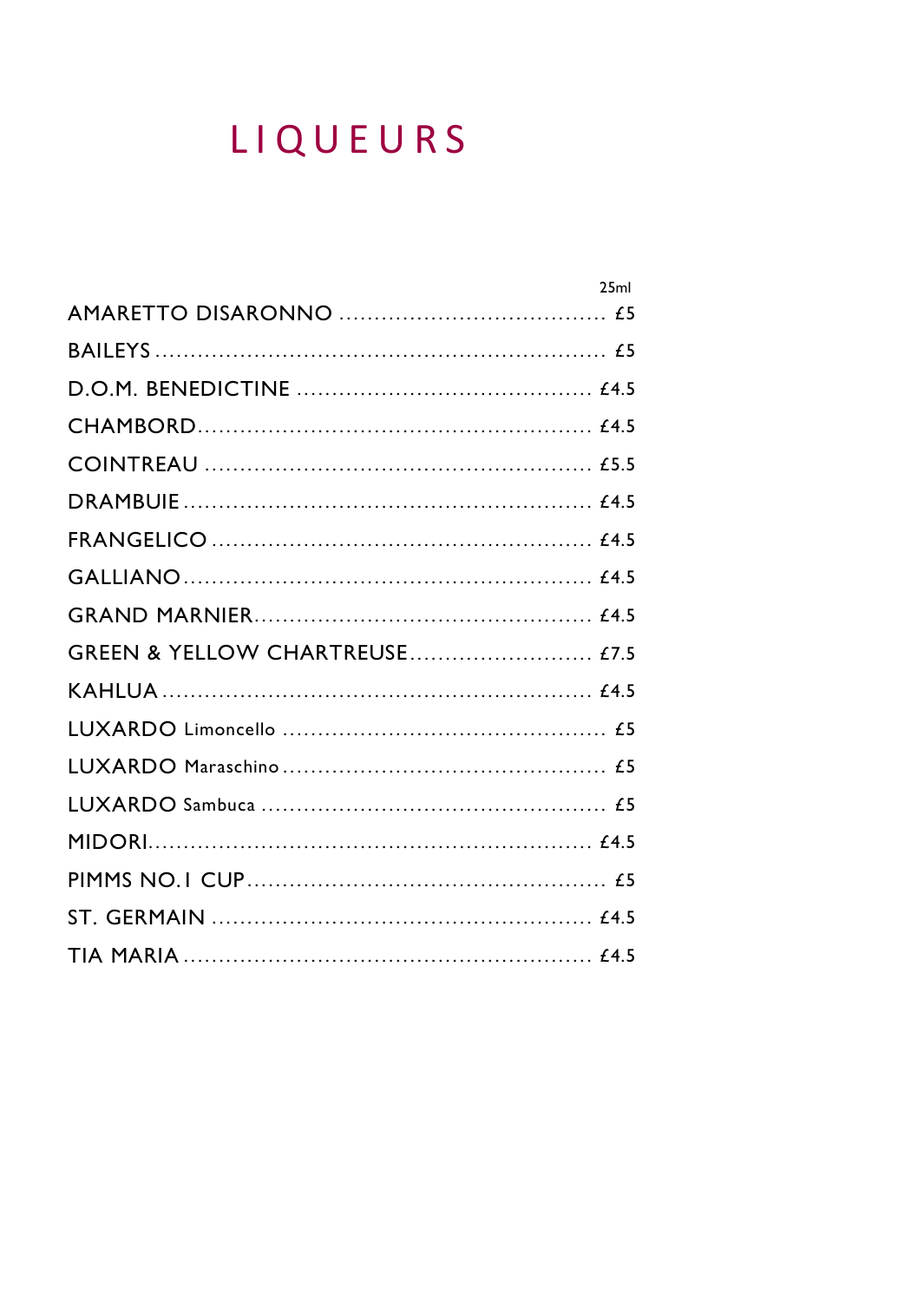### BEER & CIDER

### DRAUGHT

**Half/Pint** 

### BOTTLES

### CIDER

### Old Mout Varieties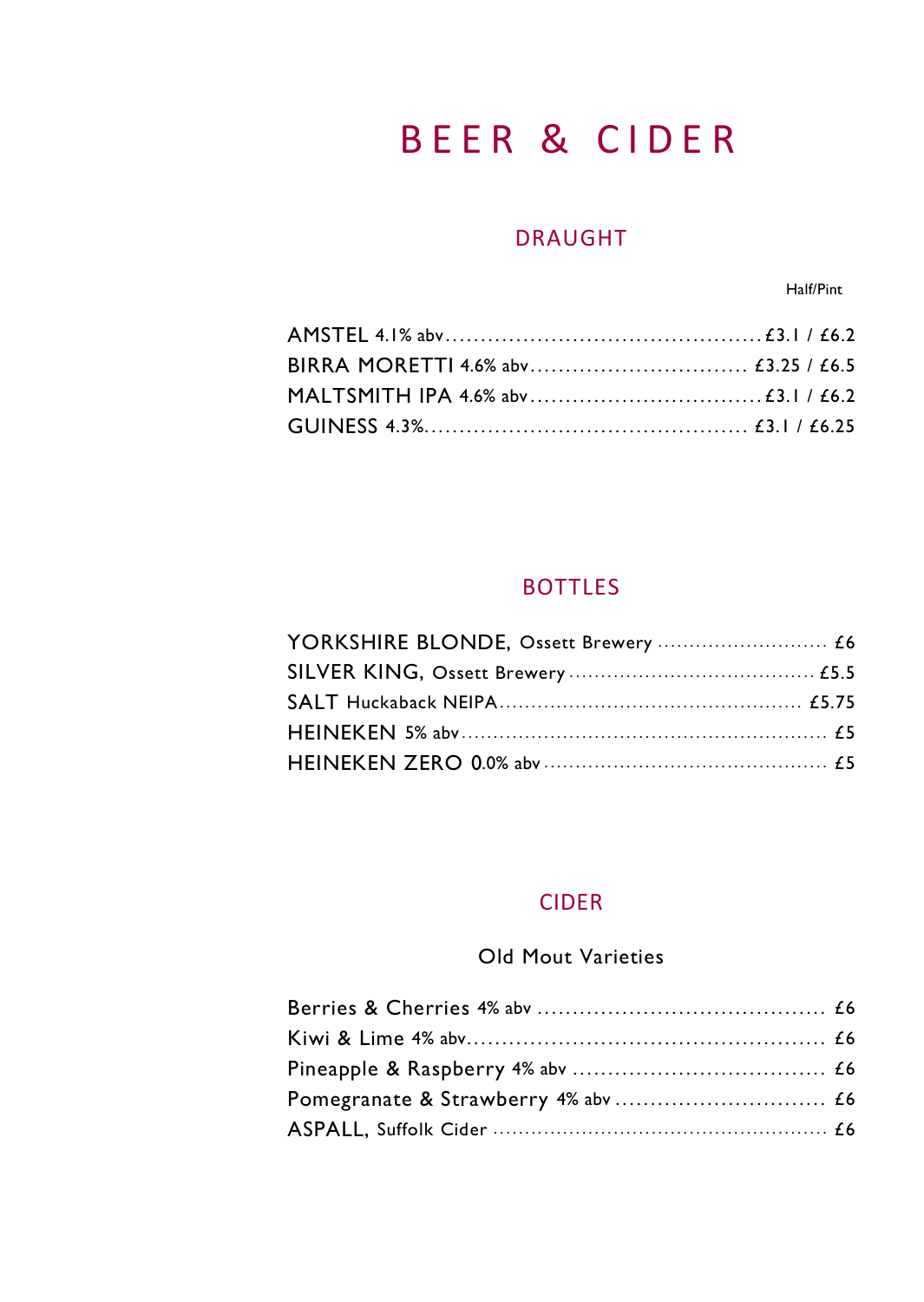# S O F T D R I N K S

| SPARKLING WATER 330/750ml  £2.5/£4.5     |  |
|------------------------------------------|--|
|                                          |  |
|                                          |  |
|                                          |  |
|                                          |  |
| FEVER TREE GINGER BEER / ALE 200ml  £3   |  |
|                                          |  |
|                                          |  |
| FEVER TREE MEDITERRANEAN TONIC 200ml  £3 |  |
| FEVER TREE ELDERFLOWER TONIC 200ml  £3   |  |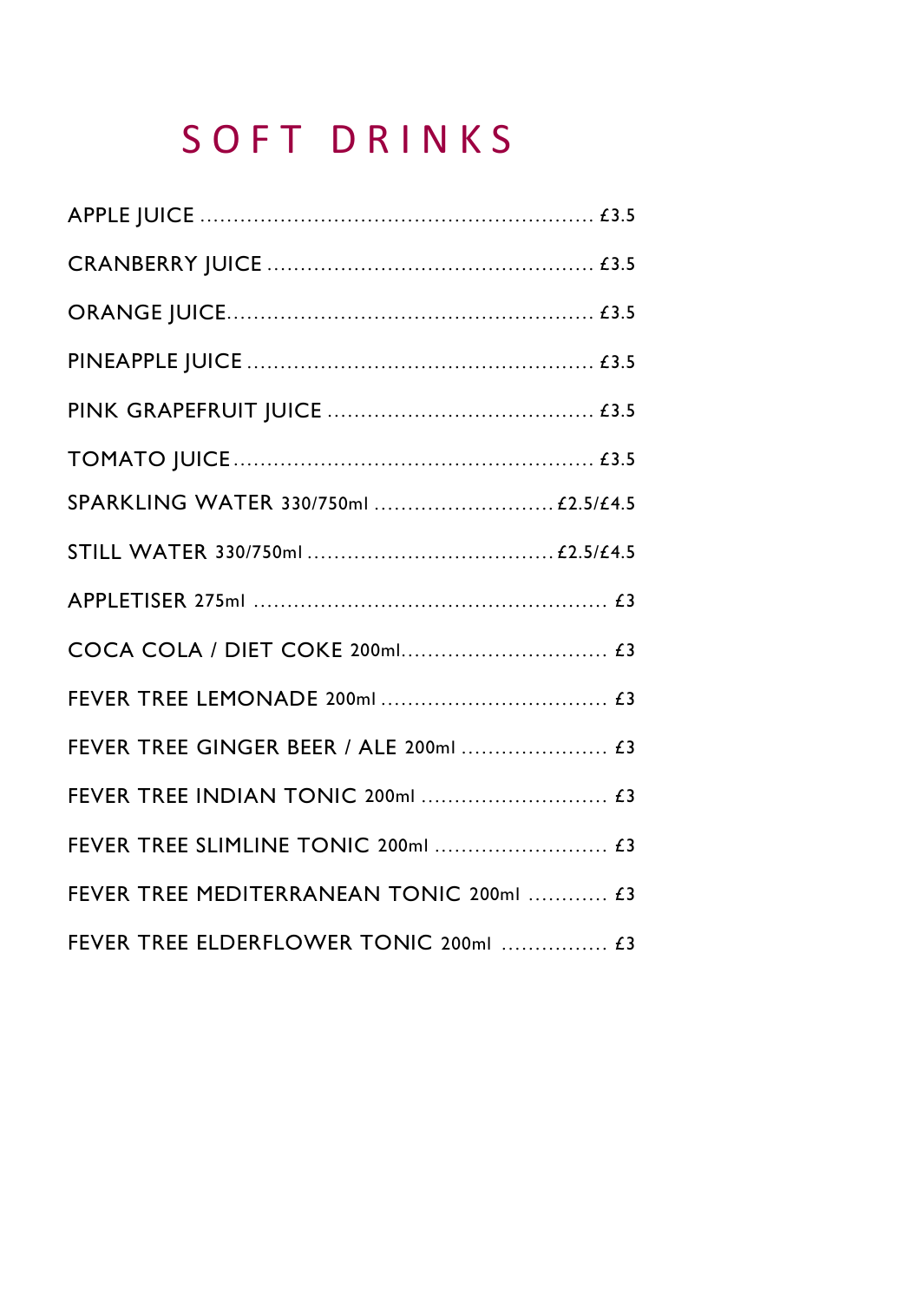### **HOT BEVERAGES**

### COFFEE

### **CANTON TEA**

### ENGLISH BREAKFAST TEA / DECAFFEINATED **BREAKFAST TEA**

EARL GREY / PEPPER MINT / LEMONGRASS & GINGER / BERRY & HIBISCUS / GREEN TEA / **CHAMOMILE** 

 $£3.5$ 

### CHOCOLATE

|--|--|

|--|--|